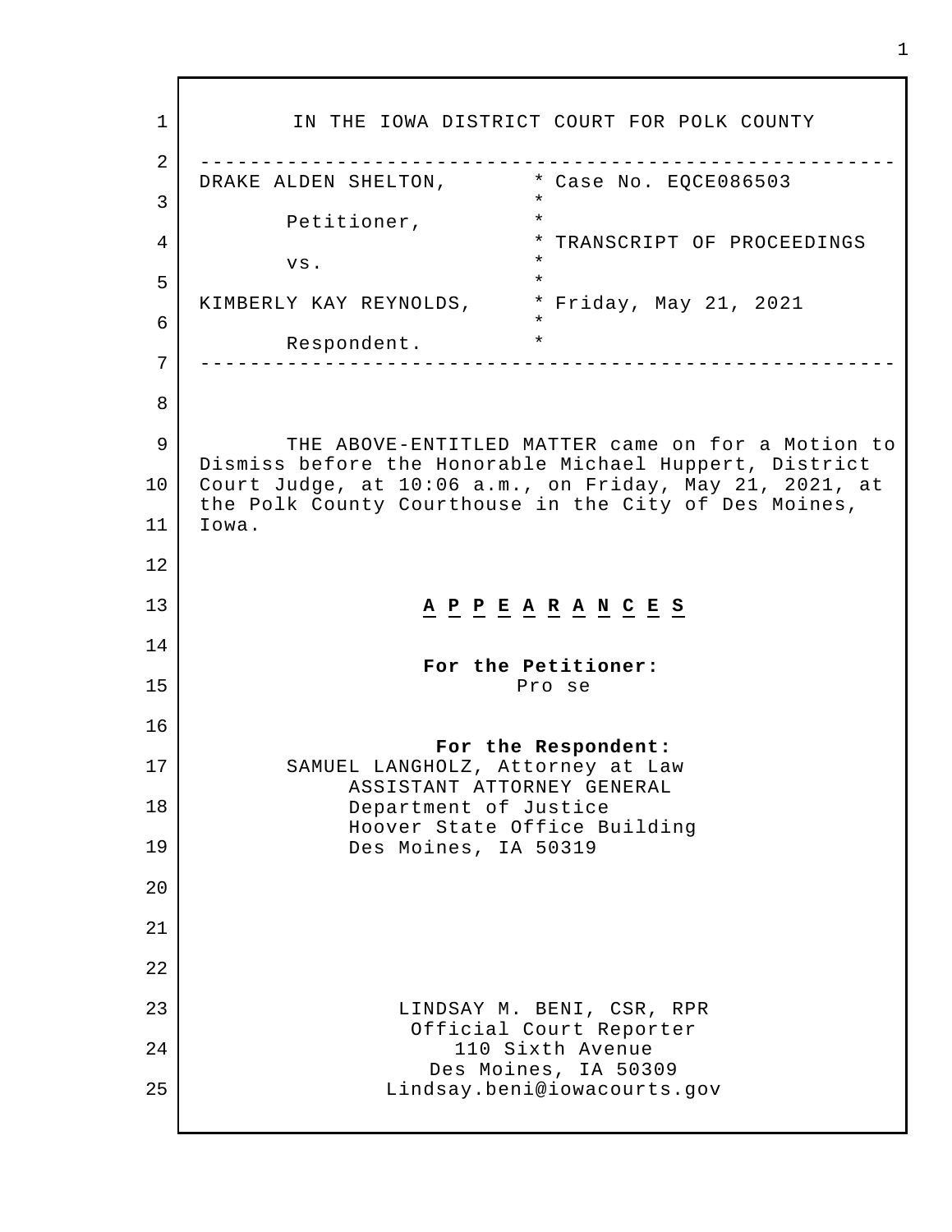| $\mathbf 1$    | $\underline{\textbf{I}} \underline{\textbf{N}} \underline{\textbf{D}} \underline{\textbf{E}} \underline{\textbf{X}}$ |                  |
|----------------|----------------------------------------------------------------------------------------------------------------------|------------------|
| $\overline{2}$ | WITNESSES                                                                                                            | Page             |
| $\mathsf{3}$   | No testimony taken.                                                                                                  |                  |
| $\overline{4}$ |                                                                                                                      |                  |
| 5              |                                                                                                                      |                  |
| $\epsilon$     |                                                                                                                      |                  |
| $\overline{7}$ |                                                                                                                      |                  |
| $\, 8$         |                                                                                                                      |                  |
| $\mathsf 9$    | $\underline{E} \underline{X} \underline{H} \underline{I} \underline{B} \underline{I} \underline{T} \underline{S}$    |                  |
| $10\,$         | Exhibits                                                                                                             | Offered/Received |
| 11             | No exhibits admitted.                                                                                                |                  |
| $12\,$         |                                                                                                                      |                  |
| 13             |                                                                                                                      |                  |
| $14$           |                                                                                                                      |                  |
| 15             |                                                                                                                      |                  |
| 16             |                                                                                                                      |                  |
| $17\,$         |                                                                                                                      |                  |
| $18\,$         |                                                                                                                      |                  |
| 19             |                                                                                                                      |                  |
| 20             |                                                                                                                      |                  |
| 21             |                                                                                                                      |                  |
| 22             |                                                                                                                      |                  |
| 23             |                                                                                                                      |                  |
| 24             |                                                                                                                      |                  |
| 25             |                                                                                                                      |                  |
|                |                                                                                                                      |                  |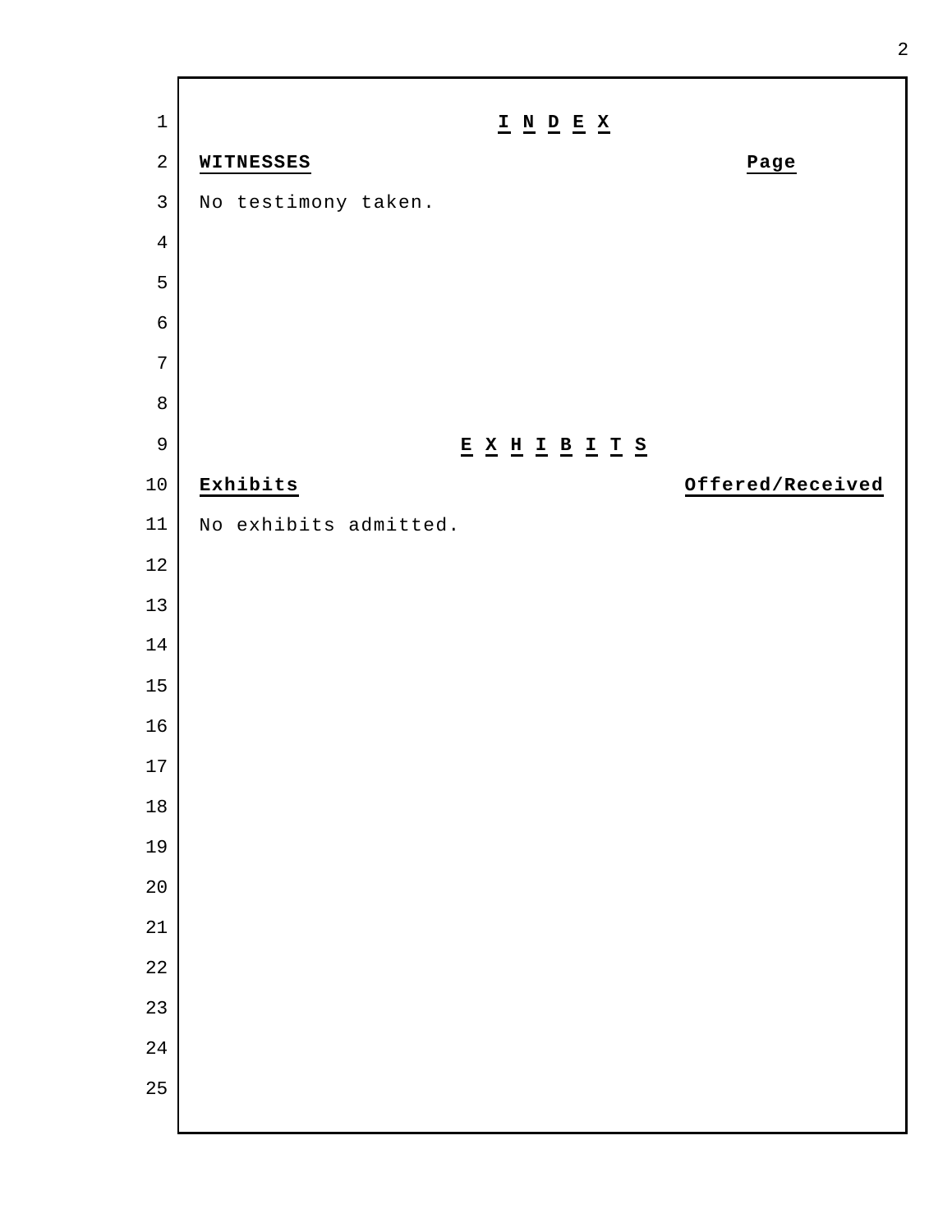| $\mathbf{1}$   | $\underline{P} \underline{R} \underline{O} \underline{C} \underline{E} \underline{E} \underline{D} \underline{I} \underline{N} \underline{G} \underline{S}$ |
|----------------|-------------------------------------------------------------------------------------------------------------------------------------------------------------|
| $\overline{2}$ | (Proceedings commenced at 10:06 a.m. on the                                                                                                                 |
| 3              | 21st day of May, 2021, via GoToMeeting.)                                                                                                                    |
| 4              | THE COURT: This is in the matter of Drake                                                                                                                   |
| 5              | Alden Shelton versus Kimberly Kay Reynolds, Case                                                                                                            |
| 6              | No. EQCE086503. This is the date and time previously                                                                                                        |
| 7              | set for hearing on the respondent's motion to dismiss.                                                                                                      |
| 8              | The record should reflect that the parties and counsel                                                                                                      |
| 9              | are appearing for this hearing either by video                                                                                                              |
| 10             | conference or telephonically as previously directed.                                                                                                        |
| 11             | Mr. Langholz, it's your motion. Can't hear                                                                                                                  |
| 12             | you.                                                                                                                                                        |
| 13             | MR. LANGHOLZ: Good morning, Your Honor. My                                                                                                                  |
| 14             | name is Sam Langholz. I'm with the Attorney General's                                                                                                       |
| 15             | Office. I'm sorry. Am I coming through?                                                                                                                     |
| 16             | THE COURT: Yeah. There's a delay that I                                                                                                                     |
| 17             | didn't pick up on. You're fine.                                                                                                                             |
| 18             | MR. LANGHOLZ: Okay. Thank you. I                                                                                                                            |
| 19             | represent Governor Reynolds in this matter. Our motion                                                                                                      |
| 20             | to dismiss argues that this case should be dismissed for                                                                                                    |
| 21             | two reasons, that it fails to state a claim because the                                                                                                     |
| 22             | proclamations were validly issued and also because                                                                                                          |
| 23             | Mr. Shelton lacks standing to challenge this claim.                                                                                                         |
| 24             | It appears that Mr. Shelton's petition seeks                                                                                                                |
| 25             | to challenge both the current proclamations as well as                                                                                                      |
|                |                                                                                                                                                             |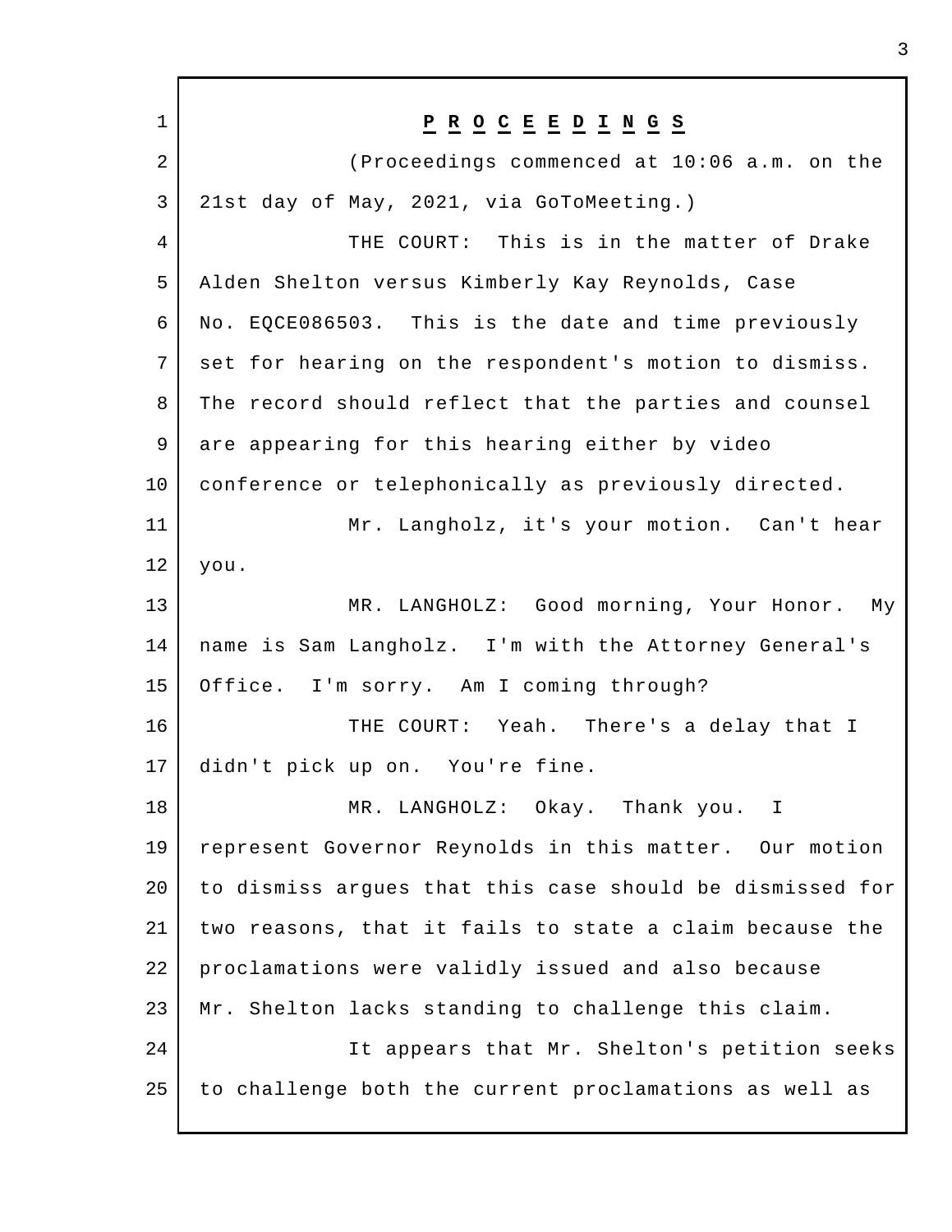1 2 3 speculative future proclamations to declare that the proclamations do not apply to him or any future orders would not apply to him.

4 5 6 7 8 9 10 11 12 13 14 However, Mr. Shelton has not identified in the petition any actual injury that he's currently suffering from the proclamations currently in effect. In fact, if one were to review the current proclamations, there essentially are no directives that affect any members of the public, even if being a general member of the public would be sufficient injury to challenge the proclamation. But in any event, both being the general public and not identifying anything in the proclamation that injures Mr. Shelton, he lacks any standing to challenge the current proclamations.

15 16 17 18 19 20 21 To the extent he's challenging a future order, he specifically identifies an order regarding vaccination, you know, no -- any such challenge is speculative and is insufficient as a matter of law to be sufficient injury in order to proceed with this lawsuit. With that, I will rest on our brief for the remainder unless Your Honor has any questions.

22 23 THE COURT: No, thank you. Mr. Shelton, go ahead.

24 25 MR. SHELTON: Okay. I, Drake Alden Shelton, by way of special and material visitation with the Court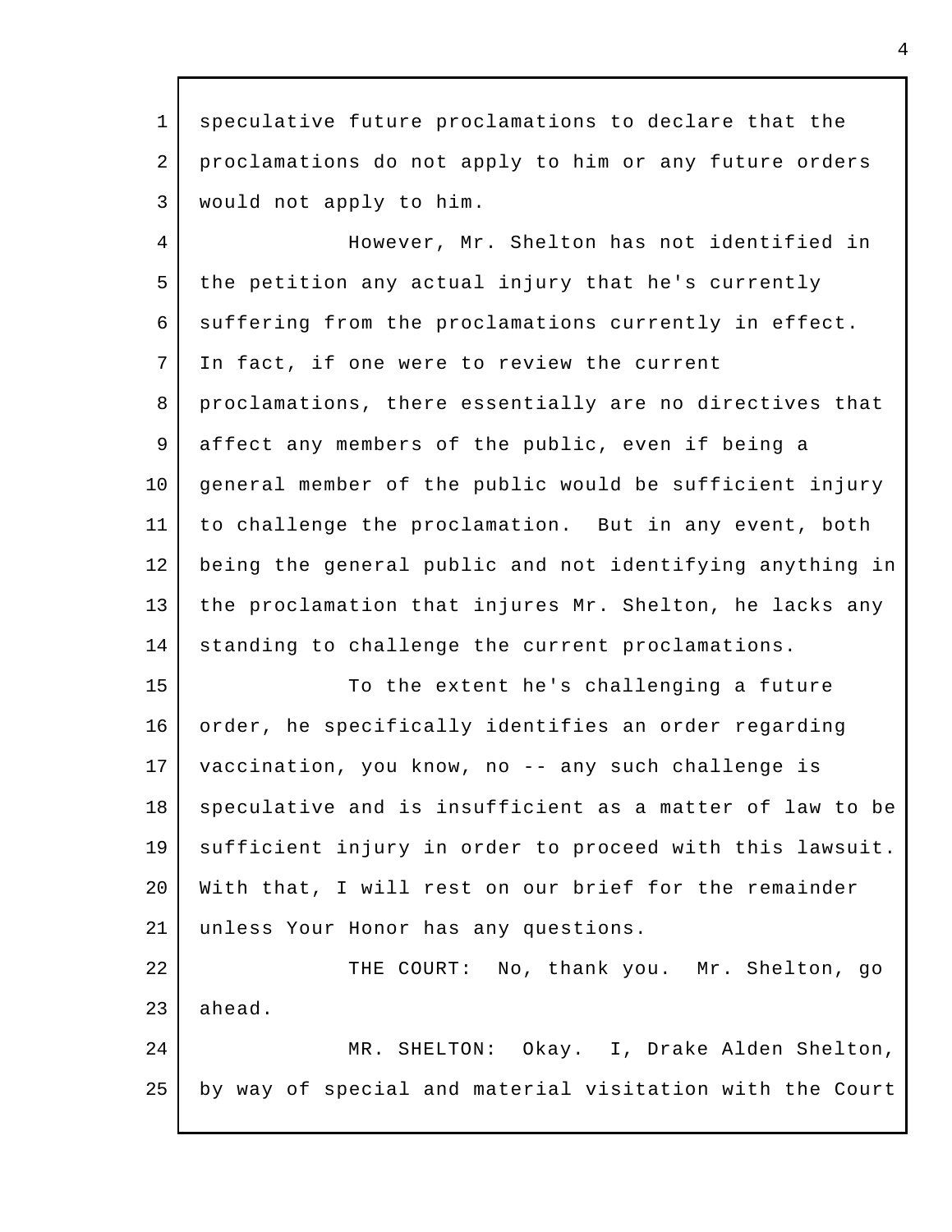1 2 3 4 5 6 and not a general appearance or in public and I, the living man, Drake Alden Shelton, personally appears a member of the Shelton Family Society. I am happy to address the judge with a term of respect such as Your Honor as long as it is understood that when I use that term of respect, we are still speaking man to man.

7 8 9 10 11 12 13 14 15 16 17 18 I require this Court to issue an order acknowledging my exclusion, exemption, and immunity from every present and future order, requirement, direction, limitation, prohibition or restriction proceeding from the alleged Novel Coronavirus 2019 disaster emergency, especially any future orders of vaccination that would discriminate against me or threaten my ability or right to contract the employed or do business with any other manner entities in the State of Iowa and the response given it to it by the State of Iowa, Governor Kim Reynolds, and every other agent or principal involved in the Iowa governor's disaster proclamations.

19 20 21 22 23 24 25 Stating in support I, Drake Alden Shelton, move this honorable Court for a default judgment against defendant Kimberly Kay Reynolds, though there are many matters I could bring up to this hearing, the fact that the judge has confined our time to one hour, I believe the following brief facts which would take me approximately five minutes and 30 seconds to read are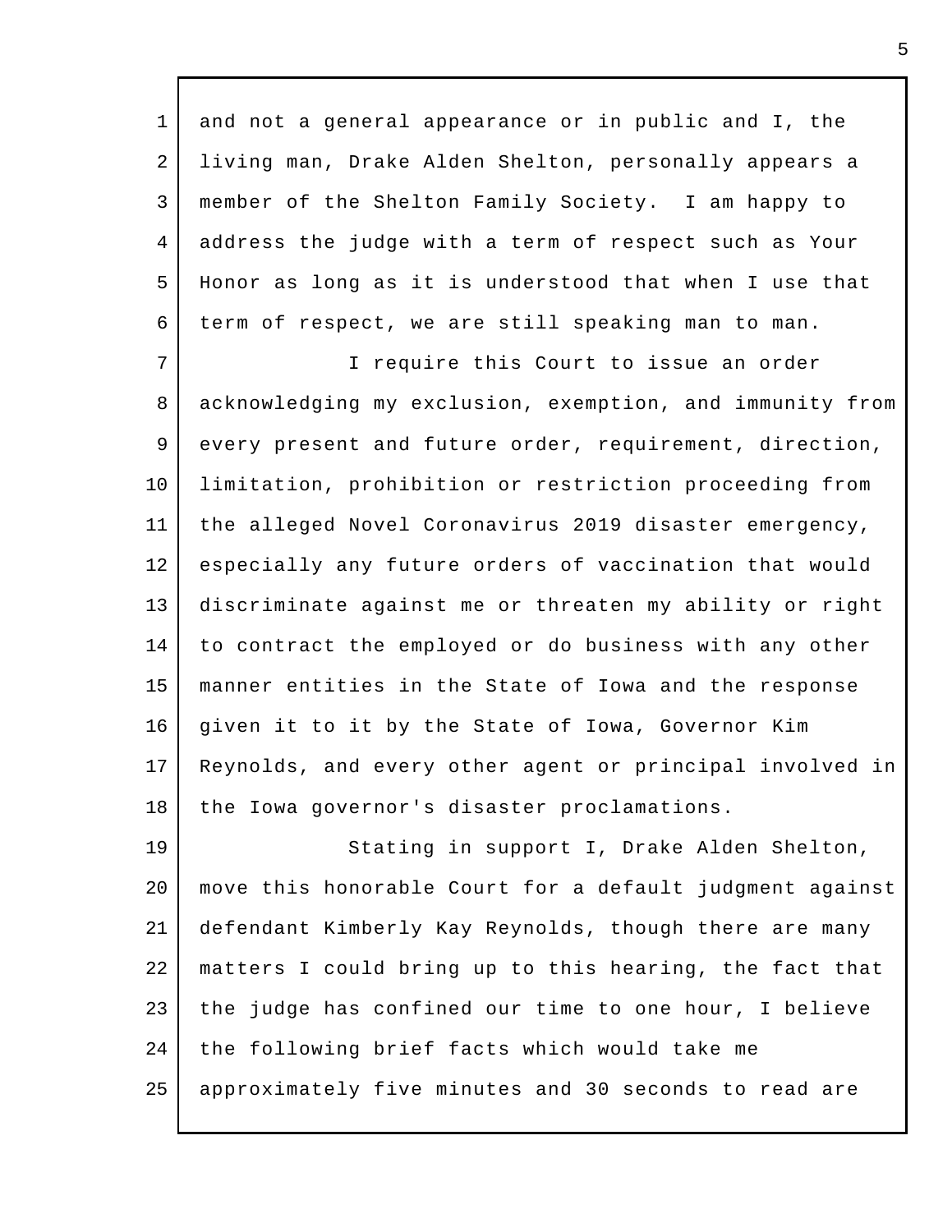1 2 3 4 5 6 7 8 9 10 11 12 13 14 15 16 17 18 19  $2.0$ 21 22 23 24 25 sufficient to enter a default judgment in my favor. THE REPORTER: Mr. Shelton, this is the reporter. I know you're reading, and that's fine, but could you slow down a tad bit? I want to make sure I get it all down perfect. MR. SHELTON: All right. THE REPORTER: Thank you. MR. SHELTON: Do you need me to repeat anything or is it okay if I continue? THE REPORTER: No, after the default judgement sentence you can start there but slow it down a tad. Thank you. MR. SHELTON: Okay. It's around five minutes and 30 seconds of reading. Is that concise enough for the hearing? THE COURT: That's up to you to decide how you want to make your record, Mr. Shelton. I've got the filings. If you're just repeating what's been filed, what's somewhat redundant, but I'll leave it to you. MR. SHELTON: All right. Number one, I have done my due diligence to settle this matter privately. I've fulfilled all requirements for administrative remedy and my conditional acceptance of contract and lawful notice to comply COVID-19 restrictions and requirements. There are three defaults which I filed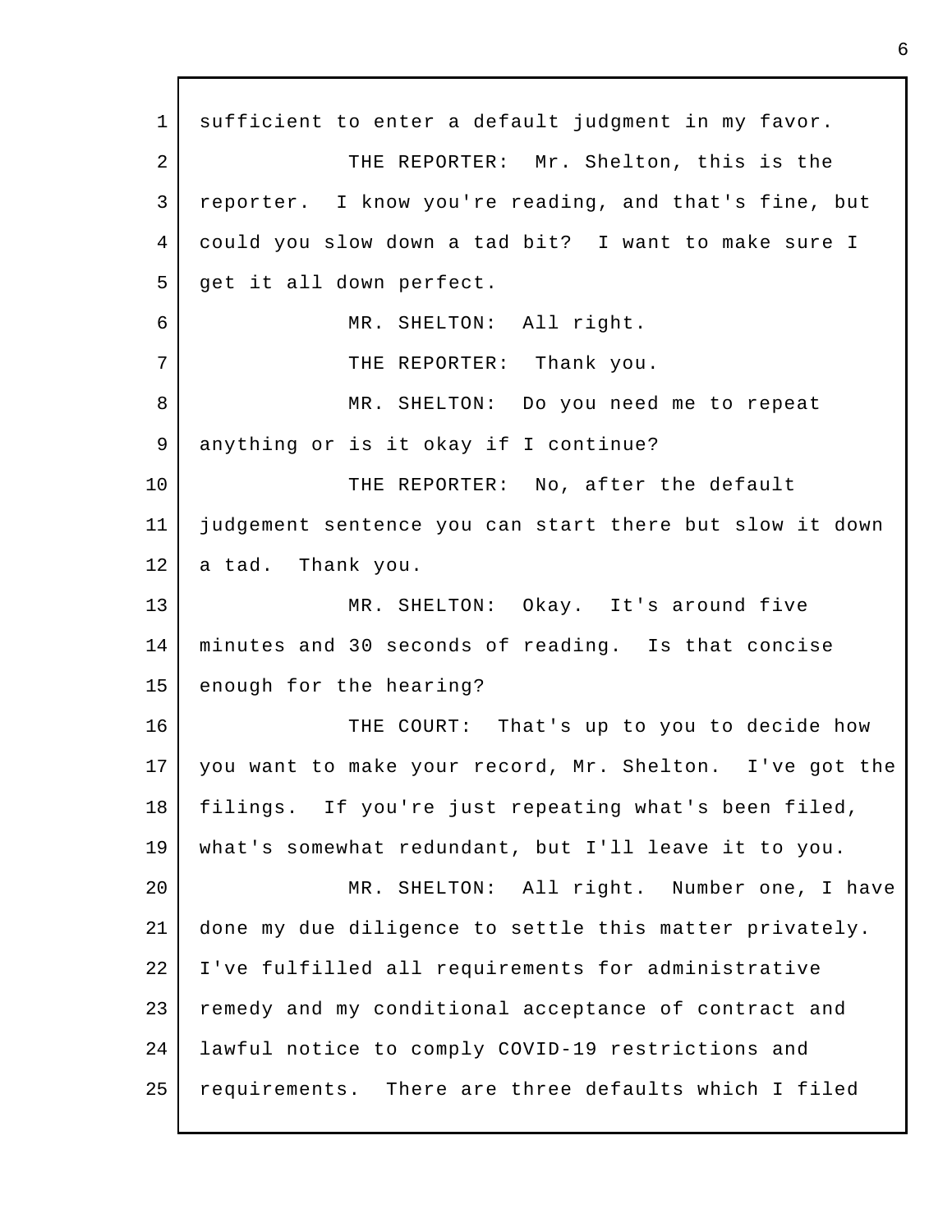1 2 3 4 5 6 7 8 9 10 11 with my original petition for declaratory judgment. This Fifth Amendment process and due process requirement of administrative remedy is explained in *Myers versus Bethlehem Shipbuilding Corporation* at 4252 in the year 1938. Kim Reynolds has failed to meet her contractual obligations that she acquiesced to her by silence. She has breached our contract by failing to sign to acknowledge my immunity. This is the cause of action. I require the Court to enforce these contractual obligations by entering a default judgment against the defendant, Kimberly K. Reynolds.

12 13 14 15 16 17 18 19 20 21 22 23 24 25 Number 2, Kim Reynolds has not appeared to this case as of yet. The statements of her attorneys are not facts of this Court's consideration, as I pointed out in my reply to affirmative defenses on May 9th of 2021. First, the Sixth Amendment refers to assistance of counsel, not representation. Second, the Federal Rules of Evidence 602 repeated in Iowa Rule 5.602 requires witnesses to have firsthand knowledge of a matter. Thomas J. Miller, Jeffrey C. Peterzalek or any other of her attorneys have no firsthand knowledge of the case and are therefore not lawful witnesses relevant to anything in this case. Their statements are mere hearsay and lack competence. Thirdly, *Trinsey versus Pagliaro*, 1964 civil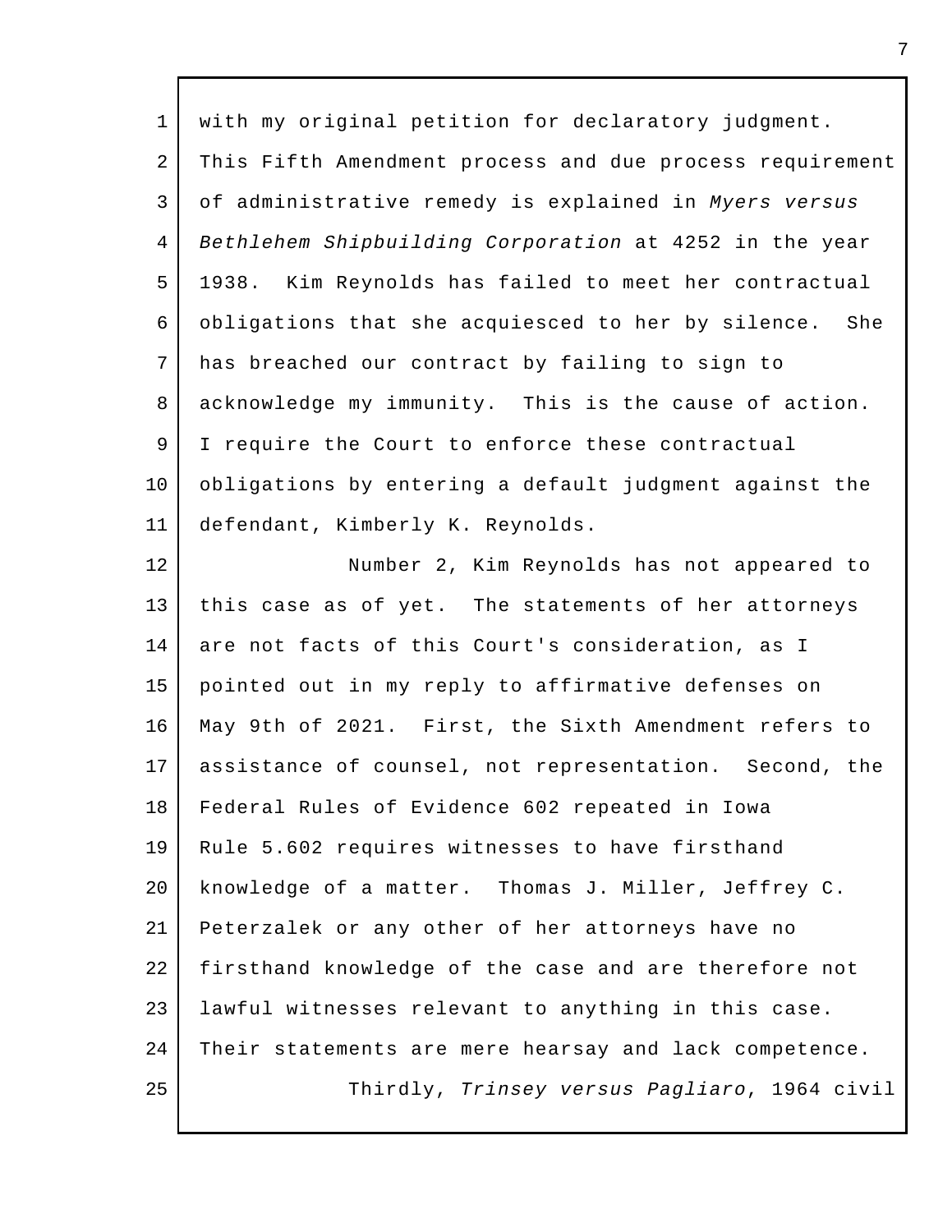1 2 3 4 5 6 7 8 9 10 11 12 case reads quote, Statements of counsel and their briefs or argument, while enlightening to the Court, are not sufficient for purposes of granting a motion to dismiss or summary judgment, unquote. Supreme Court case *Holt versus United States*, 1910 at 250 reads, quote, No instruction was asked. As we have said, the judge told the jury that they were to regard only the evidence admitted by him, not statements of counsel etc., unquote. Fifthly, a maxim of equity reads, "Equity acts on the person." Notice that maxim does not say equity acts on a representative of a person. Main argument Number 3. In this case, I am

13 14 15 16 17 18 19 20 21 22 23 24 25 not directly challenging Kim Reynolds' claims to emergency powers. I am challenging the existence of a disaster that is the condition for her to claim her emergency powers. According to her code that she joined herself to in her proclamations, she must first put an effort to verify that there's a disaster before she can declare her claimed emergency powers. Her code reads at 29C.6, Proclamation of Disaster Emergency by Governor, quote, in exercising the governor's powers and duties under this chapter and to the effect of policy and purpose, the governor may, one, after finding a disaster exists or is threatened, proclaim a state of disaster or emergency, unquote.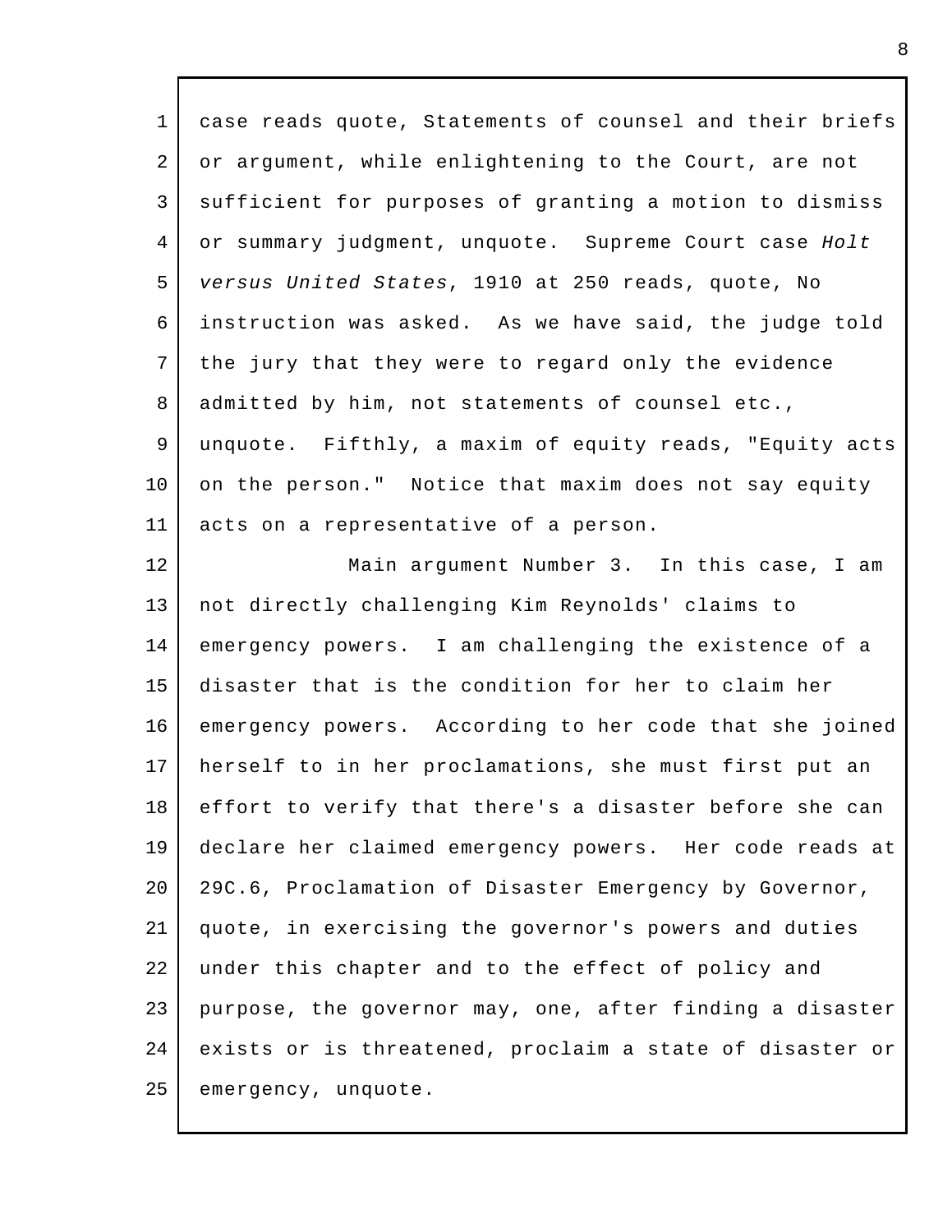1 2 3 4 5 6 7 8 Kim Reynolds has put nothing into evidence to prove the existence of any COVID-19 pandemic disaster. There is no admissible evidence that Kim Reynolds put in any effort to find any disaster or test a single theory or claim being promoted by the World Health Organization, the CDC, or any other government or media outlet promoting this alleged Novel Coronavirus 2019 disaster emergency.

9 10 11 12 13 14 15 16 17 18 19 20 21 In Kim Reynolds' January 2021 proclamation, Clauses 1, 2, 4 and 5, she cites hearsay from the World Health Organization, the United States Department of Health and Human Services, and Donald Trump. In Clause 3 and 7 she baselessly claims that a viral outbreak disaster existed. And here's the key. She claimed the existence of transmission of COVID-19. Thus in doing so, she openly espoused the baseless and speculative germ theory of disease and cited no admissible evidence whatsoever for her claims. I filed many citations from learned treatises that agree with my analysis and made many reputations of the germ theory as it applies to the alleged COVID-19 pandemic in my filings.

22 23 24 25 But for sake of brevity, I simply put this question to the Court. Is there a man or woman coming forward with firsthand knowledge making a claim of the transmission of COVID-19? Yes or no? If the answer is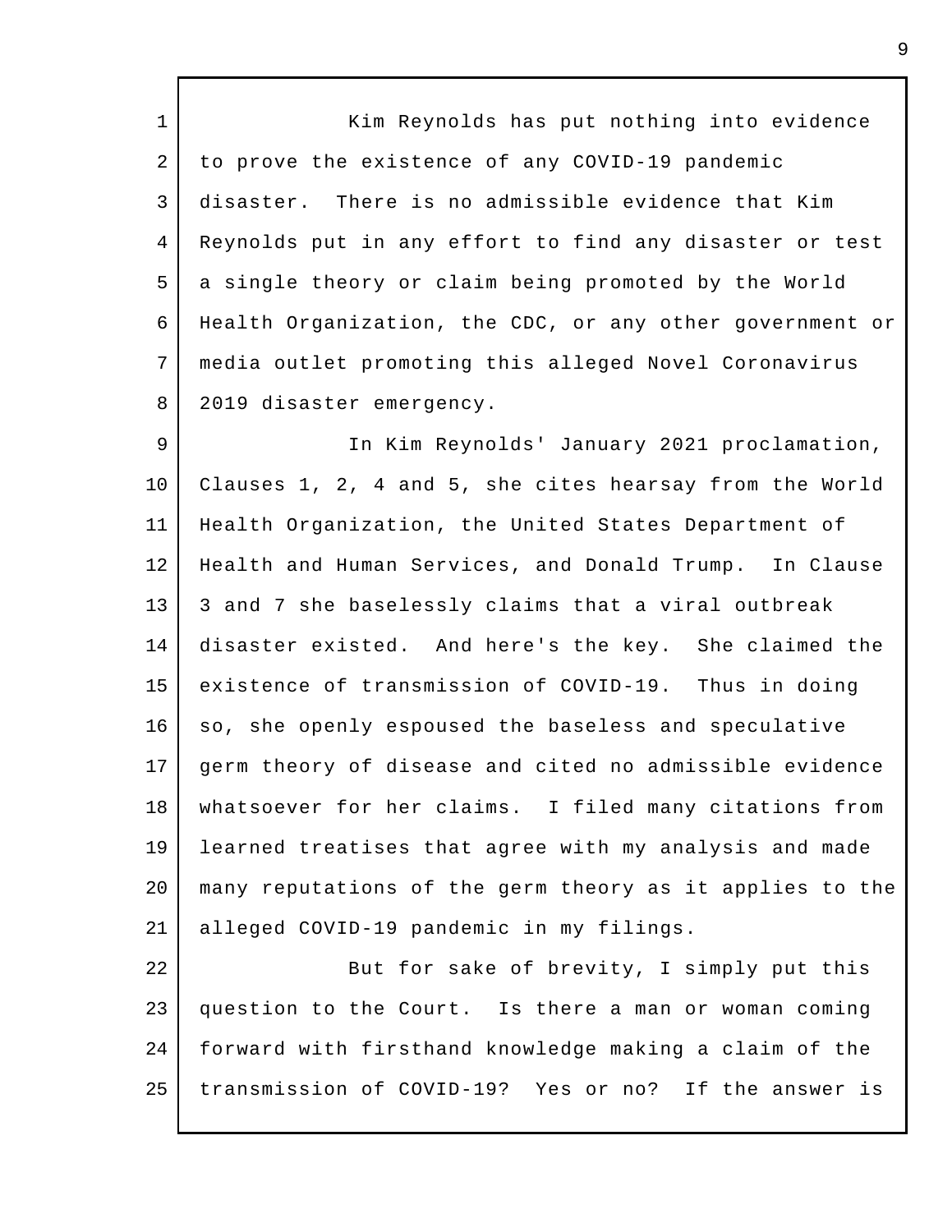| $\mathbf 1$ | no, I Drake Alden Shelton, the living man, move this     |  |  |
|-------------|----------------------------------------------------------|--|--|
| 2           | honorable court to enter a default judgment against      |  |  |
| 3           | defendant Kimberly Kay Reynolds. Thank you.              |  |  |
| 4           | THE COURT: Thank you, Mr. Shelton.                       |  |  |
| 5           | Mr. Langholz, anything else from the                     |  |  |
| 6           | respondent?                                              |  |  |
| 7           | MR. LANGHOLZ: Just briefly, Your Honor.                  |  |  |
| 8           | Initially I'd like to clarify -- you know,               |  |  |
| 9           | we agree with Mr. Shelton that the Court should not take |  |  |
| 10          | any of my statements as evidence. We are merely          |  |  |
| 11          | representing the governor and recognize that this is a   |  |  |
| 12          | motion to dismiss. You know, the Court doesn't need to   |  |  |
| 13          | reach the question of whether there is a proper disaster |  |  |
| 14          | proclamation if the Court finds that Mr. Shelton doesn't |  |  |
| 15          | have standing because he's not alleged any particular    |  |  |
| 16          | injury. But even if the Court does reach it, the Court   |  |  |
| 17          | may properly take notice of the full text of the         |  |  |
| 18          | proclamation, the many government actions that have been |  |  |
| 19          | taken around the world, and could also properly conclude |  |  |
| 20          | that there is a public health disaster emergency going   |  |  |
| 21          | on and dismiss this case on that basis as well.<br>Thank |  |  |
| 22          | you, Your Honor.                                         |  |  |
| 23          | THE COURT: Thank you. Mr. Shelton, I'll                  |  |  |
| 24          | give you the last word.                                  |  |  |
| 25          | MR. SHELTON: Right. So I addressed what he               |  |  |
|             |                                                          |  |  |

 $\mathsf{l}$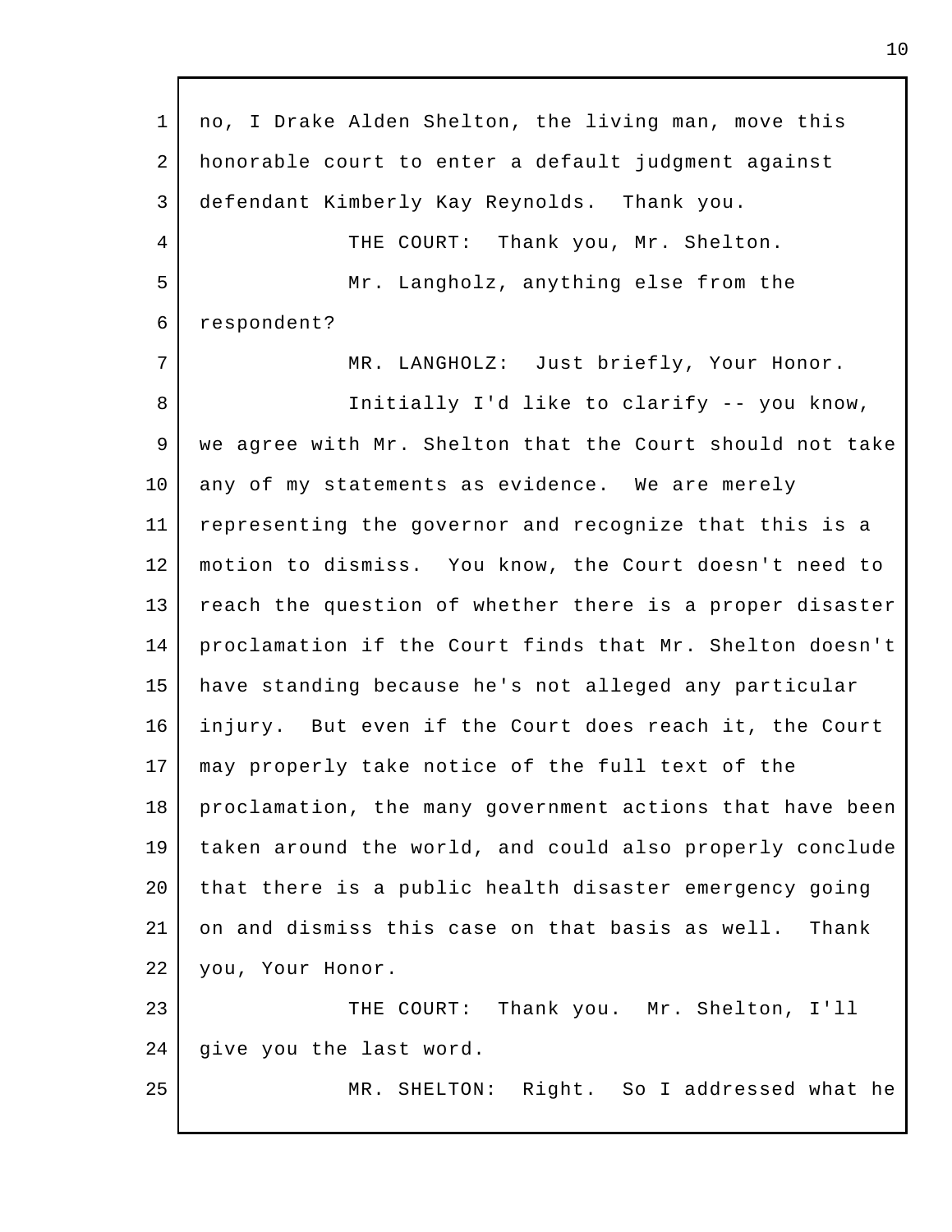1 2 3 4 5 said directly from *Trinsey versus Pagliaro*. It stated, "Statements of counsel and their briefs or argument, while enlightening to the Court, are not sufficient for purposes of granting a motion to dismiss." I directly address what you said.

6 7 8 9 10 11 12 13 14 15 And secondly, again, he has offered -- first of all, the man is not Kim Reynolds. Kim Reynolds has not appeared to this case. There is absolutely no basis for representation in American law whatsoever. And all he did was cite hearsay, speculations, conjectures. He has no firsthand knowledge. I asked a direct question: Is there a man coming -- man or woman coming forward with firsthand knowledge making claim of a transmission of COVID-19? Yes or no. He had no answer. I motion for default judgment.

16 17 18 19 20 21 22 23 THE COURT: All right. Thank you, sir. Let me take a look at what's been filed. As soon as I'm in a position to do so, I will enter a ruling on the motion. And if the motion is granted, that will take care of the case at this level. If it's denied, we'll schedule further proceedings consistent with the filings, and we're off the record. (Proceedings concluded at 10:19 a.m. on the

24 21st day of May, 2021.)